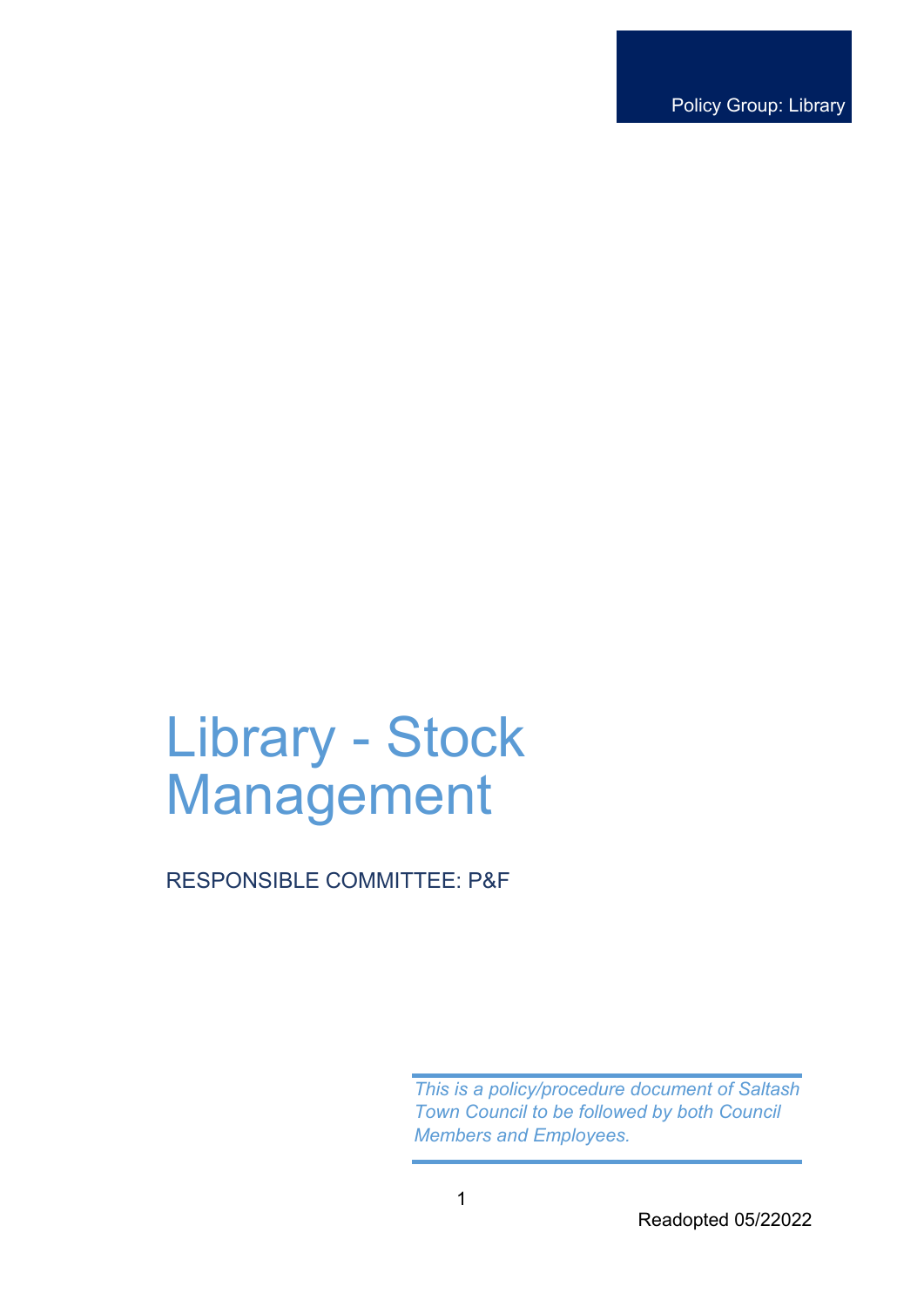| <b>Current Document Status</b>       |                       |                    |               |  |
|--------------------------------------|-----------------------|--------------------|---------------|--|
| <b>Version</b>                       | 1/2022                | <b>Approved by</b> | <b>ATM</b>    |  |
| <b>Date</b>                          | <b>March 2019</b>     | <b>Date</b>        | 05.05.2022    |  |
| <b>Responsible</b><br><b>Officer</b> | <b>AJT</b>            | Minute no.         | 54/22/23c(iv) |  |
| <b>Next review date</b>              | Annual or as required |                    |               |  |

| <b>Version History</b> |                |                      |                                                                                     |  |
|------------------------|----------------|----------------------|-------------------------------------------------------------------------------------|--|
| <b>Date</b>            | <b>Version</b> | <b>Author/Editor</b> | <b>Notes</b>                                                                        |  |
| March<br>2019          |                | CC/ajt               | Required compliance policy<br>Min no 17/19/20b                                      |  |
| April 2021             | 1/2021         | <b>AJT</b>           | Annual compliance check.<br>CC confirm no changes.<br>For reapproval – new council. |  |
| May 2022               | 1/2022         | AJT                  | Readopted                                                                           |  |

# **Document Retention Period** Until superseded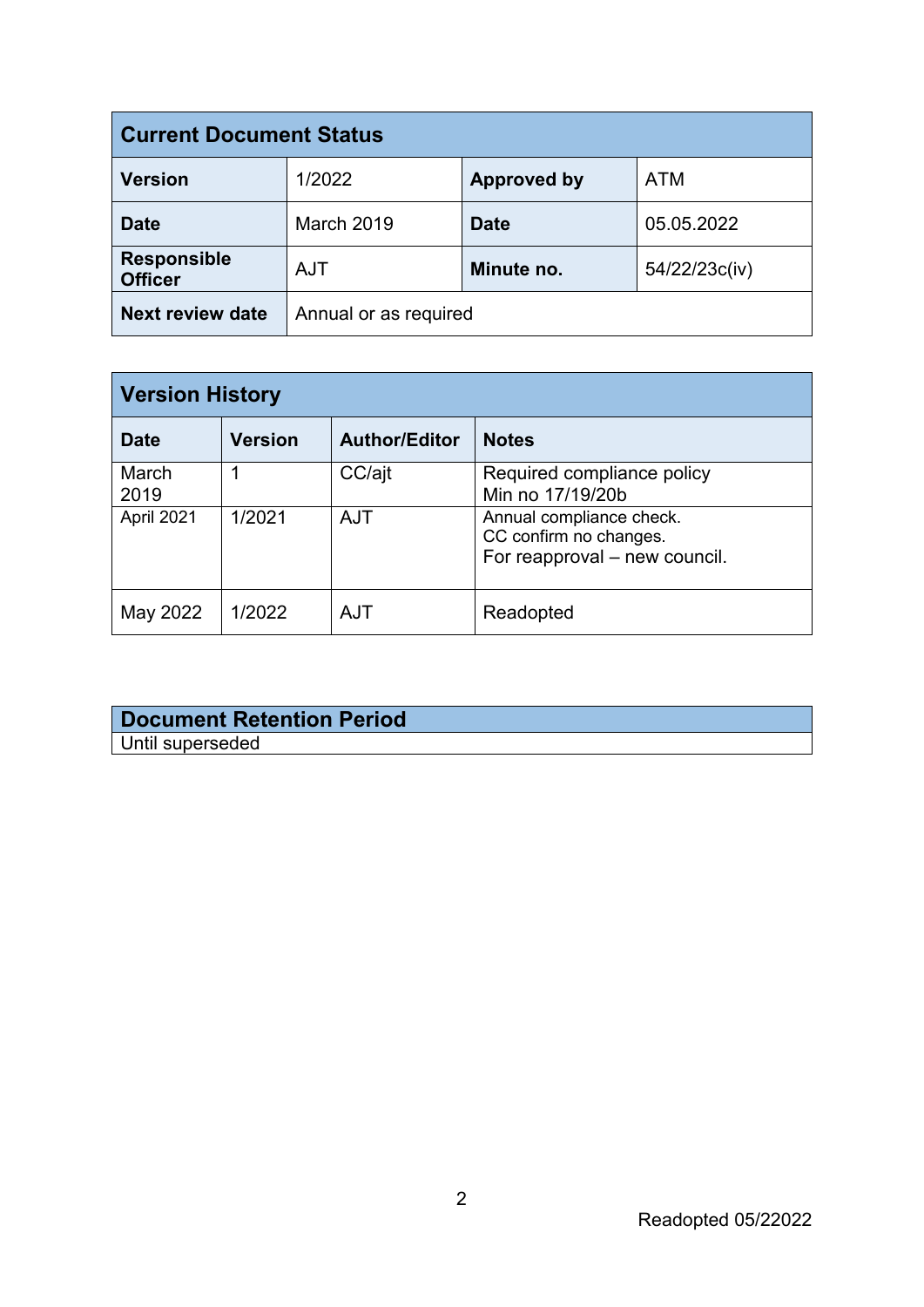# **Saltash Library Stock Management Policy**

Cornwall Council will manage the library stock in accordance with the following policy which staff working in the library should be conversant with.

Note: the local service provider (in this case STC) is entitled to sell withdrawn stock.

# **Stock Management Policy – Cornwall Council**

All sites will hold a collection of material suitable for adults, children and young people, accessible through print, audio and online, including books in large print.

The main principles of our management and development strategy are:

- provide materials that promote reading and lifelong learning for all, reflecting the racial, ethnic, linguistic and cultural elements of society;
- access to a wide range of information resources and services;
- a balanced range of resources that provides both popular material and enduring works;
- junior stock reflects the leisure and educational needs of children;
- equitable and equal access to information for people in Cornwall, including those with special needs and interests.

# **Acquisition**

Cornwall Council are members of a local purchasing consortium (CUSP) which means Cornwall Council commit to buy a high percentage of material cost-effectively from contracted suppliers; Cornwall Council reserve the right to source a small percentage of materials locally if more economical or quicker.

#### **Online resources**

Many traditional reference works are now available online. Where the provision of this information is more cost-effective, current and accessible Cornwall Council will provide it in place of print formats. Cornwall Council provide digital download services for spoken word, eBooks and eMagazines from Borrowbox and W F Howes, free to library members.

# **Library Catalogue**

Cornwall Council maintain a visually attractive online public access catalogue which provides jacket illustrations and the opportunity for readers to review books and to create reading lists.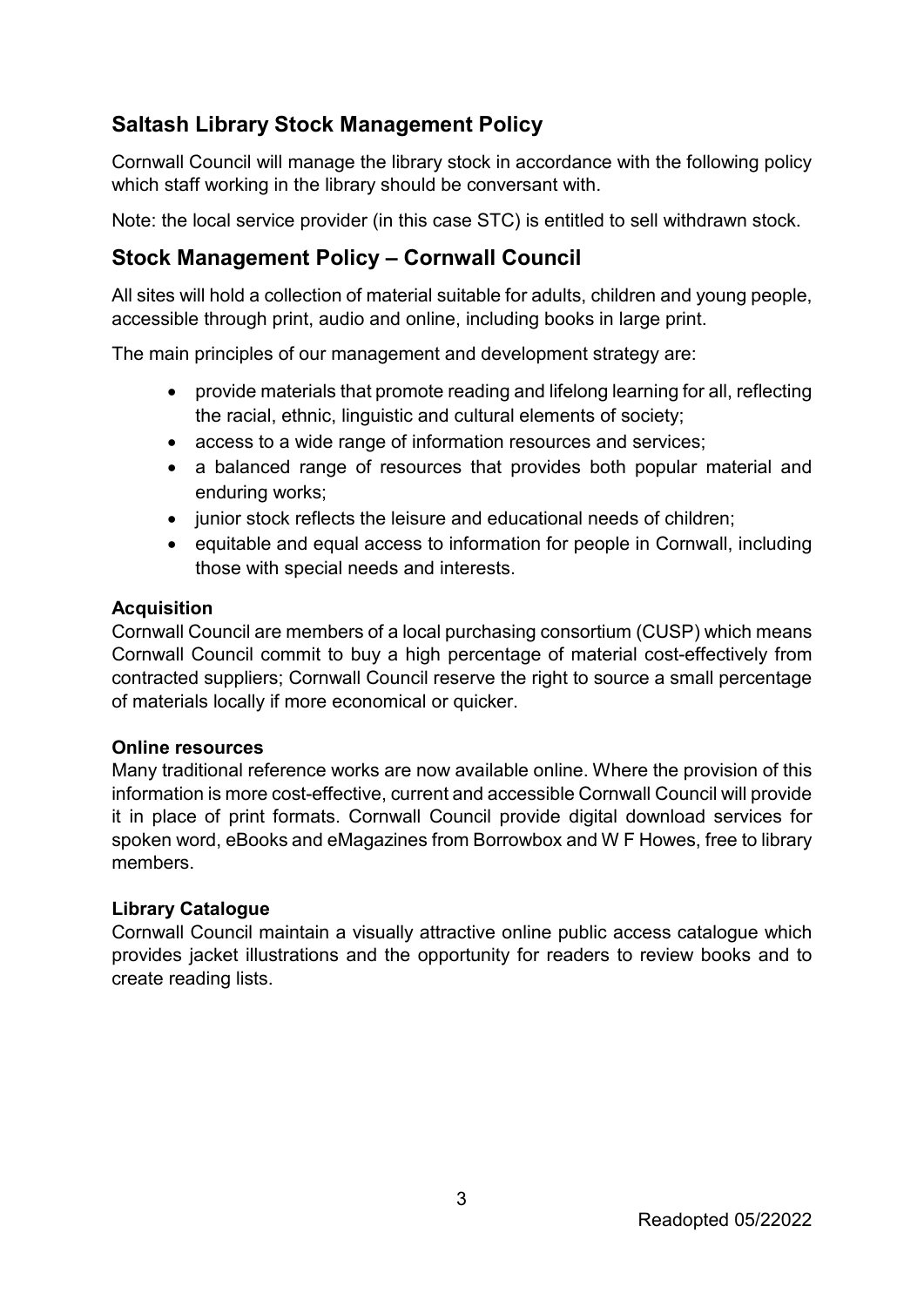#### **Collections**

The majority of Cornwall's collections are available for loan to all library members. The only access restrictions are those required by law such as age restricted DVD hire and explicit content Manga and graphic novels. Some collections such as audio books are free to loan for those with visual impairment or dyslexia, but chargeable to other users. Some collections are only available for use in the library, e.g. reference resources. Cornwall Council maintain a number of specialist reserve stores accessible to all customers – fiction reserves, Cornish collection, Art collections, Performing Arts and Maritime collections.

#### **Collection Management and Development**

Cornwall uses an evidence based stock management application called collectionHQ™ to manage most of its collections. This tool enables the specialist team to set criteria for the condition and usage of stock, which produces reports for local staff to identify material to consider for relocation or withdrawal. Only a small percentage of material will remain at a service-point for the full extent of its shelf-life. Moving stock from library to library has a number of benefits: increased exposure, cost-effectiveness, varied selection. Our collections are circulated either by means of the reports generated by collectionHQ™ or by dynamic rotation. Dynamic rotation is where items loaned from one site but returned to another becomes the stock of the return site.

All staff are involved in stock management and maintenance and are trained to support customers to try new authors and genres to enhance and extend their enjoyment of reading for pleasure. They are also trained to assess whether printed or online sources of information are most suitable to satisfy customer enquiries and to support customers to use those sources.

#### **Collection maintenance**

Withdrawal of library material is an ongoing process undertaken to ensure that library collections are attractive, reliable and vibrant and that they reflect the changing needs and interests of our customers. Withdrawn material will no longer be relevant to the customers, for a variety of reasons e.g. obsolete and dated material with information that is misleading or in poor physical condition. Local staff are encouraged to request the replacement of popular or important material that is lost or worn out.

Last copies of books are assessed by the specialist for possible inclusion in Cornwall's Reserve Stores. Books in fair physical condition, but surplus to Cornwall's needs, may be sold at local book sales and the proceeds retained by the local service provider. Remaining unsold items can either be sold through a company specialising in disposal of redundant library stock or recycled.

# **Display and Promotion**

Cornwall Council use a range of methods to promote our stock. This includes placing impulse titles in prime locations while shelving items likely to be required for a specific purpose in a sequence on our shelves. Cornwall Council also use zoning for different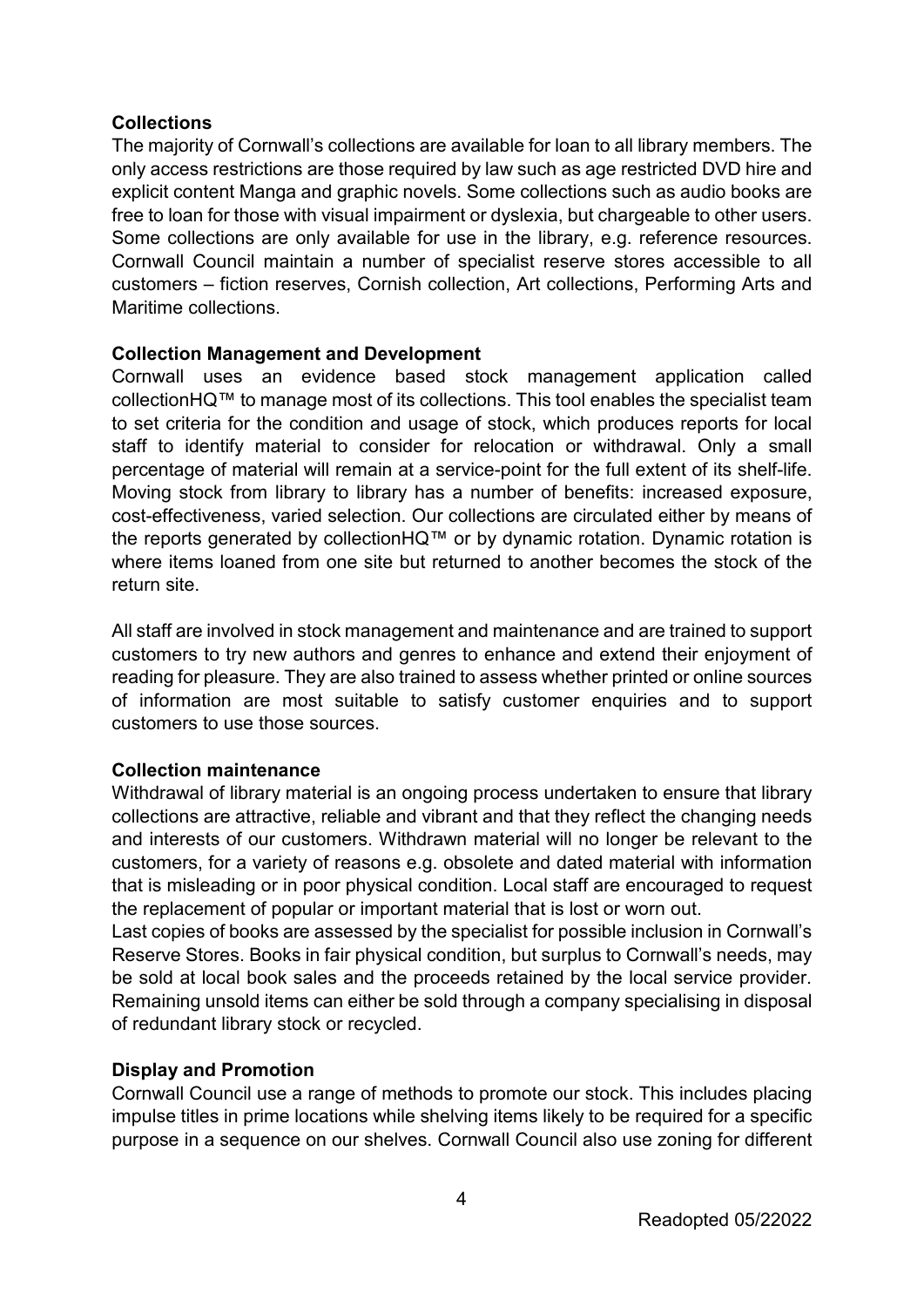types of readers, clear guiding, face on displays and dedicated displays linked to national and local initiatives.

## **Diversity and Equality**

Consideration is given to providing material in formats and languages to support those users with those needs. Consideration is also given to providing material that supports users practising a range of faiths and to provide material of interest to different genders and sexual orientations.

# **Requests and Inter Library Lending**

Requests made by customers for materials not held in the collection are welcomed by completion of an online form. Customers will be notified of the purchasing decision by email.

Cornwall Council participate in regional and national inter library lending schemes for items not held in Cornwall and not appropriate or available for purchase, for which there is a small charge set annually by Cornwall Council.

#### **Controversial Material**

Cornwall Council subscribe to the guidelines laid down by the Chartered Institute of Library and Information Professionals (CILIP), which state that:

"The function of a library service is to provide, as far as resources allow, all books, periodicals, etc., other than the trivial, in which its readers claim legitimate interest. In determining what is a legitimate interest the librarian can safely rely on one guide only - the law of the land. If the publication of such matter has not incurred penalties under the law it should not be excluded from libraries on any moral, political, religious or racist ground alone, to satisfy any sectional interest."

Censorship will therefore only be exercised when required by the law, and in the spirit of free and informed discussion a wide array of religious and political views is presented.

#### **Special book collections in library sites**

There are several special collections in Cornwall Libraries and staff at these sites are required to manage them slightly differently to general library stock, under supervision of the designated stock officer. These collections are valued not only by the community but by the wider national library services as they offer access to works which may be not generally available to the public and may be out of print. By their nature these are books of interest to researchers or specialists and are therefore likely to issue less often and to be in used condition.

Special Collections in Cornwall:

- Maritime Collection based at Falmouth Library
- Art Collections based at Penzance and St Ives Libraries
- Performing Arts based at St Austell Library